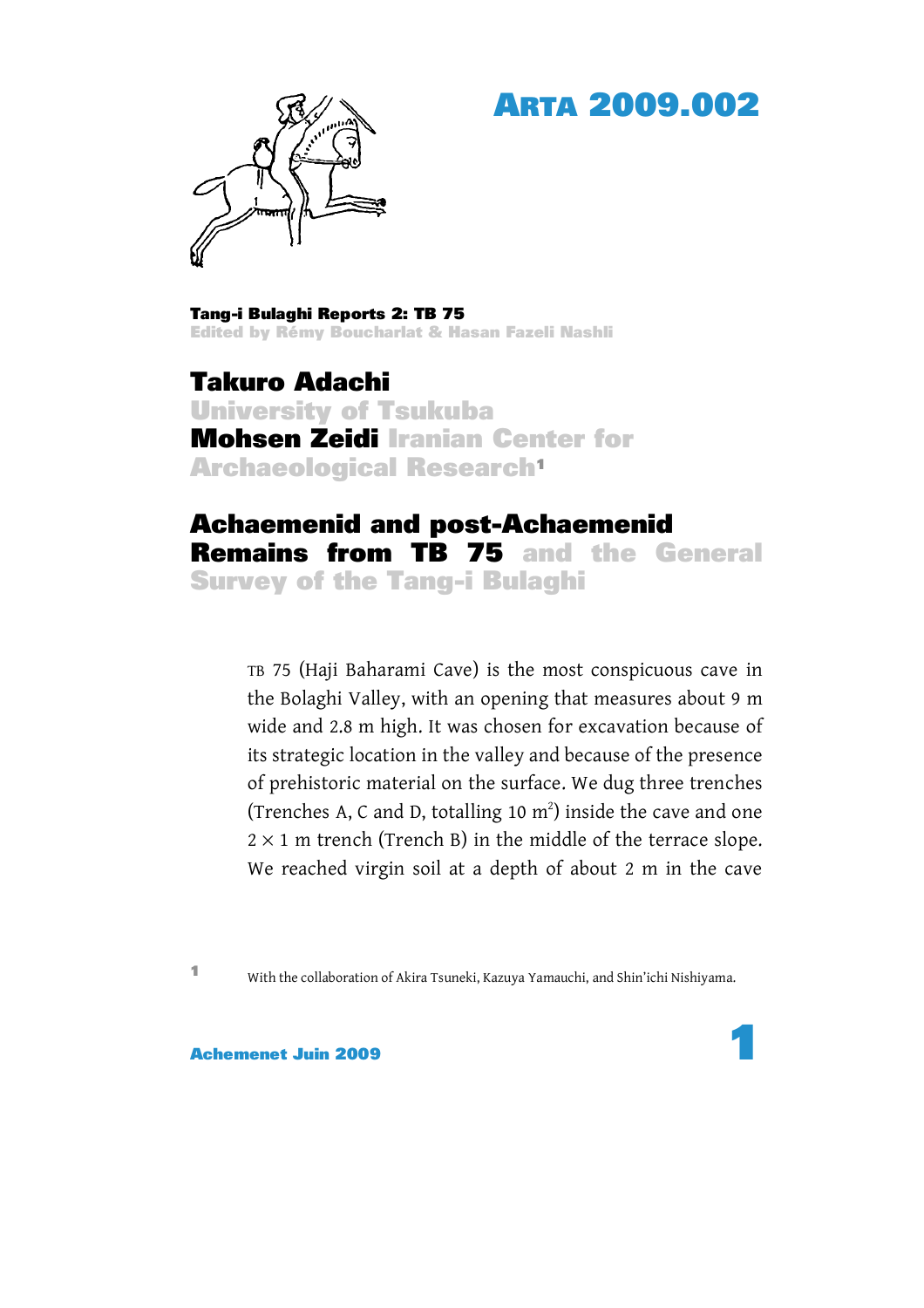

trenches. They produced almost the same cultural deposits, consisting of six cultural layers. Layer 1 is Islamic, layer 2 is Achaemenid or post-Achaemenid, layers 3-4 are proto-Neolithic, and layers 5-6 are Epi-Paleolithic. Layer 2 produced characteristic large ribbed pithoi and an iron trilobate arrowhead. It is presumed that the cave was used as an army post during the Achaemenid or post-Achaemenid period.

**Pottery from TB 75 -** Most of the pottery from Layer 2 of TB 75 is wheel-made and well-fired. The surface colours vary from yellowish grey to orange, a few are light grey. Most of our specimens have grit-tempered paste and were horizontally wet-smoothed, but a few are scraped or burnished.

The most diagnostic late Achaemenid pottery from this site are the ribbed pithos sherds  $(Fig, 1.1, 3, 5-8)$ . The ribbed decorations vary in shape and interval. Specimens from Persepolis, Tall-i Takht, Pasargadae and Tape Suruvan have broad ribbed decorations; the interval of the ribbed decoration of the materials from TB 75 seems to be narrower. Two of them, found in Pit 1 in Trench D, are slipped in a light grey or light yellow orange colour  $(Fig. 1.5, 8)$  $(Fig. 1.5, 8)$ . The paste is coarse, grit-tempered and well-fired. The core and inner surface are orange in colour. Both are horizontally wet-smoothed.

A jar rim fragment was also unearthed from the same pit  $(Fig. 2.4)$  $(Fig. 2.4)$ . It is a very fine ware with very small white and black sand inclusions. Both are horizontally wet-smoothed. Parallels to this piece were reported from Tall-i Takht, Pasargadae and Tape Suruvan. The vessel shape is dated to the late Achaemenid or post-Achaemenid period.

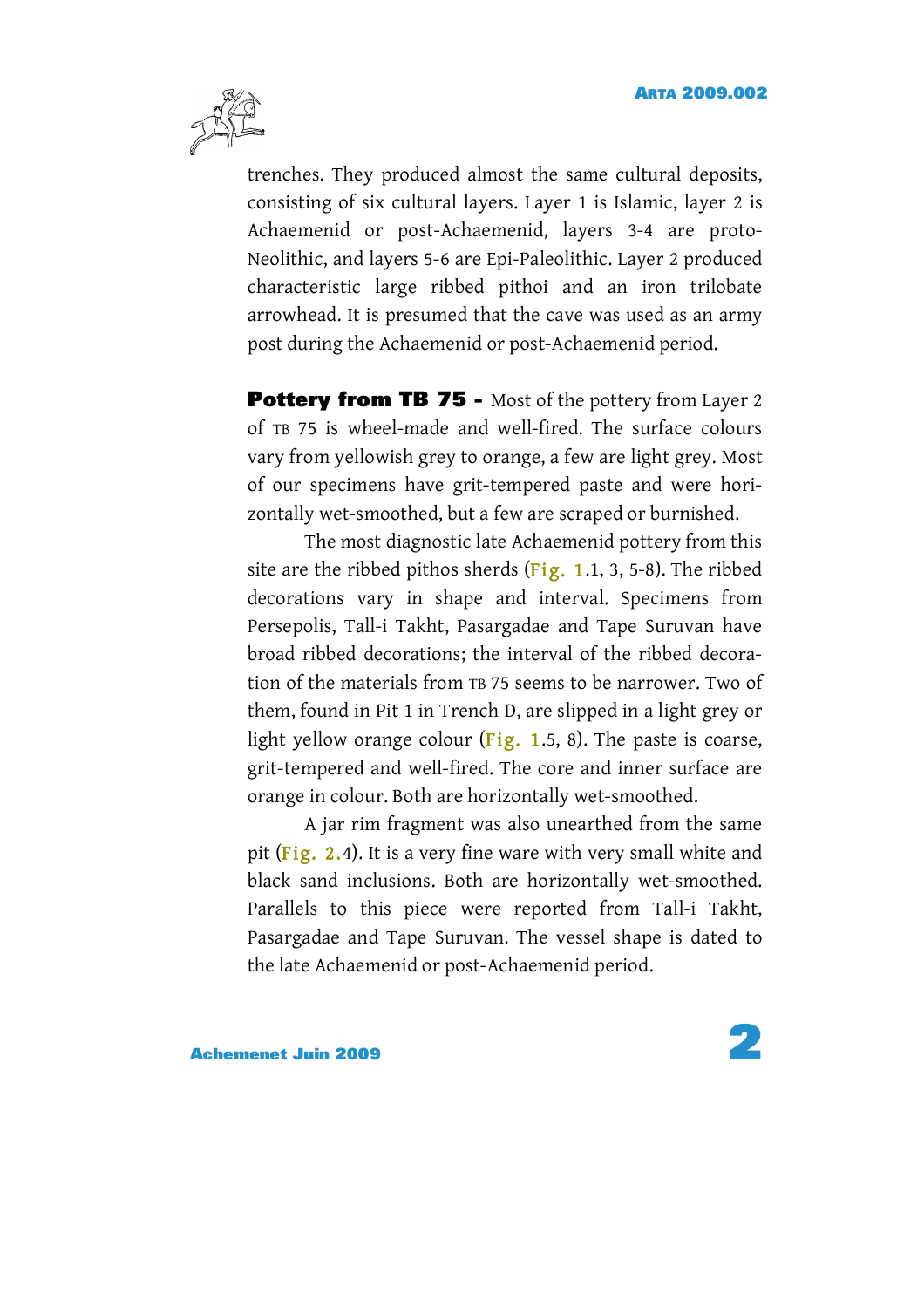<span id="page-2-0"></span>

*Fig. 1: Pottery from TB 75.*

Only one fragment of a canteen jar (or a pilgrim flask) was found in Layer 2 ( $Fig. 2.10$ ). It is a very fine ware with small white sand inclusions. Canteen jars are one of the typical vessel forms of late Achaemenid and post-Achaemenid pottery. Although this piece is a body fragment, it can be identified as a canteen jar because of the treatment on the interior, circular wet-smoothed and a twisted trace from detaching redundant clay. The outer surface is lightly burnished and orange in colour. The dark core in the section is olive grey in colour.

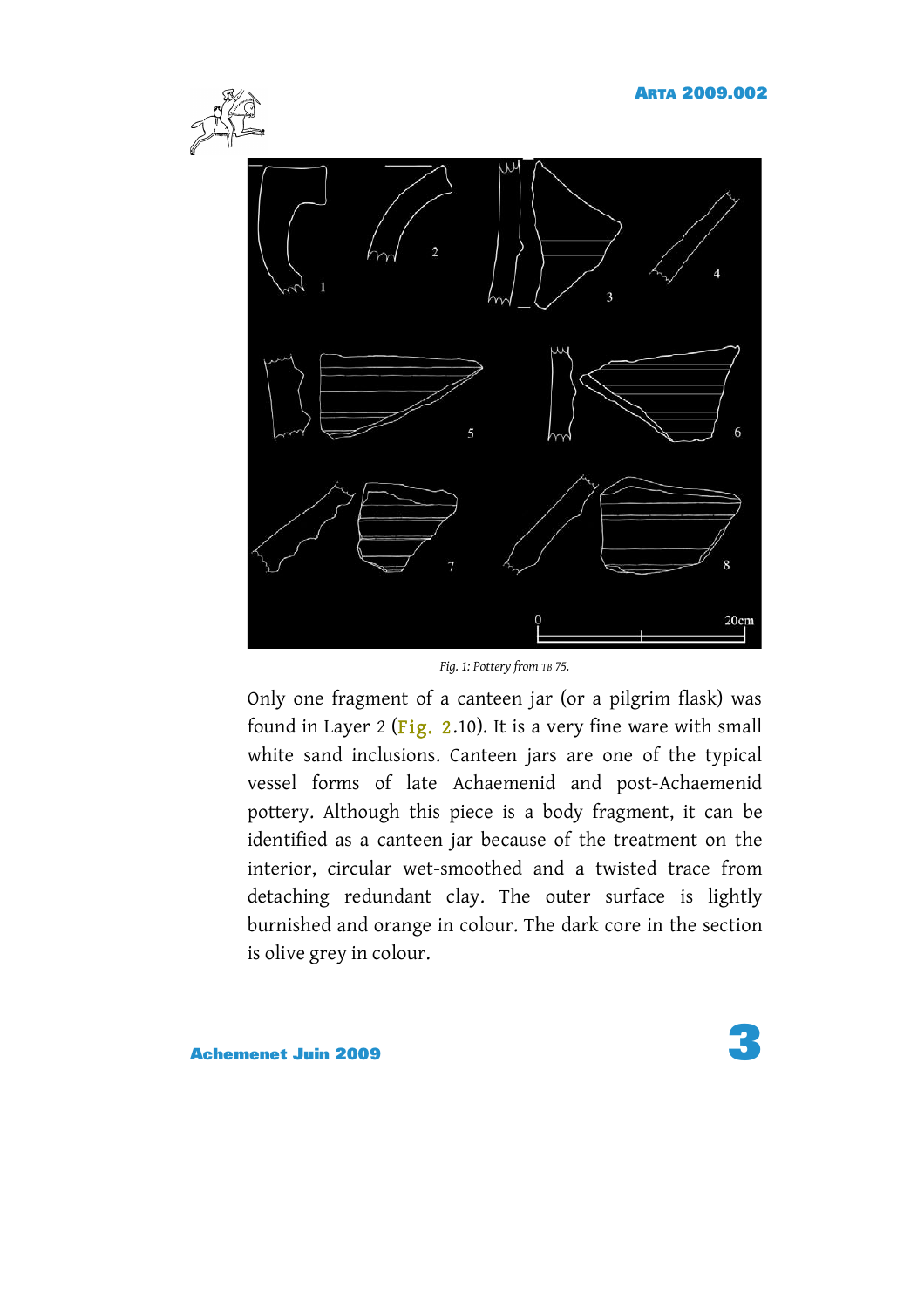<span id="page-3-0"></span>

*Fig. 2: Pottery from TB 75.*

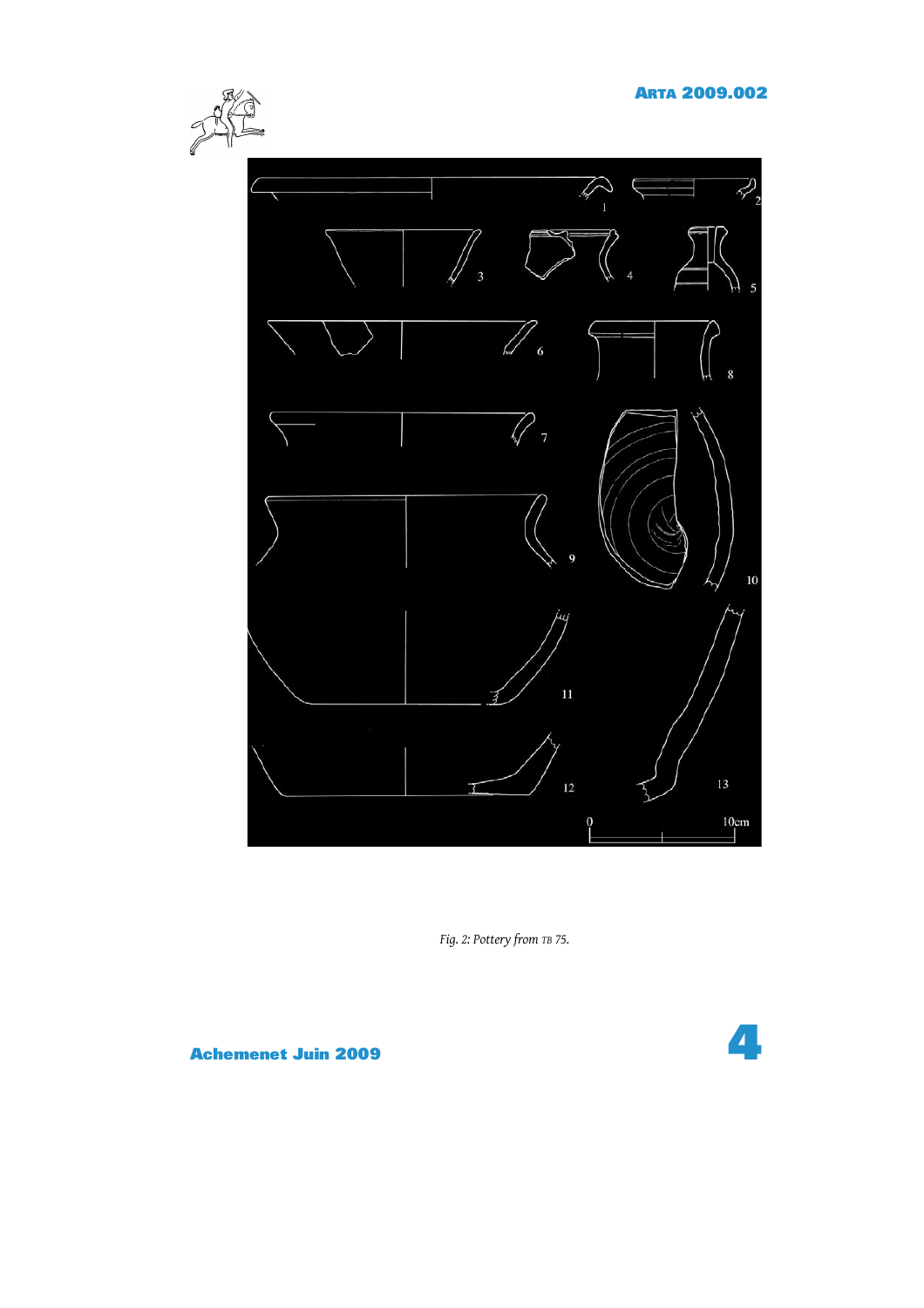

Yellowish grey potsherds were most frequently found in Layer 2, TB 75. Since most of the potsherds are small and fragmentary, it is very difficult to reconstruct their vessel shape. One of them is a flat jar base fragment (Fig.  $2.12$ ). The inner surface is wet-smoothed, both horizontally and finely. The paste is coarse and hard. The inner paste is yellowish grey and the outer surface is dull yellowish orange.

There are a few light grey potsherds. One is a jar fragment [\(Fig. 2: 13\)](#page-3-0). The jar is wheel-made and horizontally wet-smoothed. The paste is coarse, soft and grit-tempered.

Although Layer 1 belongs to the Islamic period, late Achaemenid and post-Achaemenid potsherds were also found. A rim fragment, unearthed from Layer 1, seems to be of the late Achaemenid or post-Achaemenid variety [\(Fig.](#page-3-0)  [2.2\).](#page-3-0) The same vessel shapes were unearthed from Tall-i Takht, Pasargadae. The paste is coarse and grit-tempered. The outer surface is orange and the inner surface and paste are dull reddish brown. A bottle rim fragment, found in Layer 1, would also be datable to about the late Achaemenid or post-Achaemenid period (Fig. 2: 5). Parallels are reported from Tall-i Takht, Pasargadae.

**Other objects from TB 75 - A few iron artefacts** were found in TB 75. A remarkable piece is a tanged trilobate arrowhead  $(Fig. 3.1)$ . Although socketed bronze trilobate arrowheads are common items in Achaemenid inventories, the iron specimens are exceptional. One tanged iron trilobate arrowhead, however, was reported from the Treasury at Persepolis. Furthermore, an iron four-flanged arrowhead was

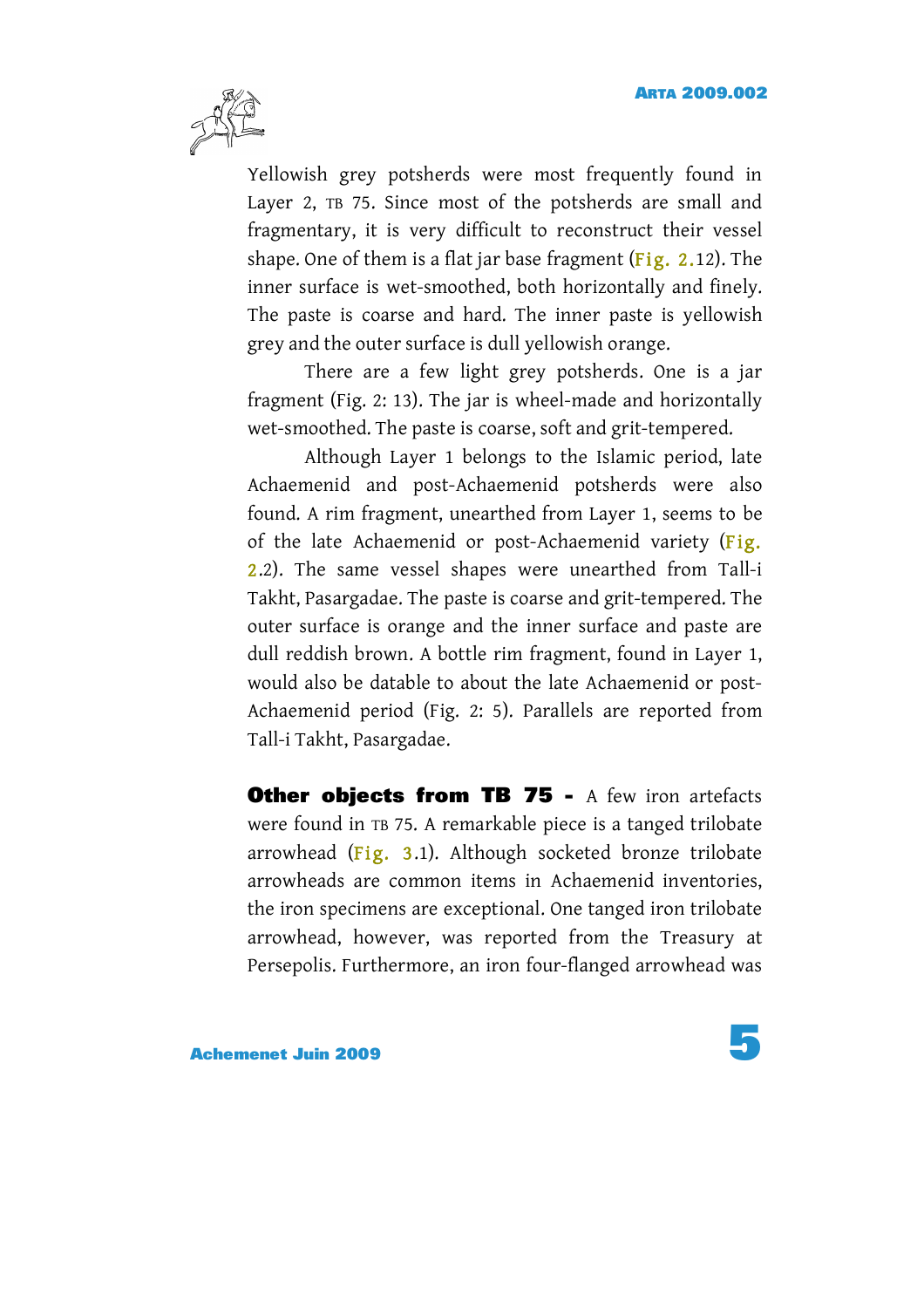<span id="page-5-0"></span>

unearthed from the Perso-Achaemenid village at Susa. It should be pointed out that the shape of this specimen resembles that of the tanged iron trilobate arrowhead from TB 75. Additionally, fragments of an iron pin or nail were unearthed from Layer 2. Both ends were broken and the section is irregular in shape.



*Fig. 3: Metal objects from TB 75-2 (1-4).*

Only one bronze spatula was found in Layer 1 and its lower part was broken (Fig. 3.4). Comparisons of this piece were unearthed from Tall-i Takht, Pasargadae and Level 1, Chaour, Susa. The specimen from Pasargadae is dated to the post-Achaemenid period, and those from Susa to the Sasanian or early Islamic period.

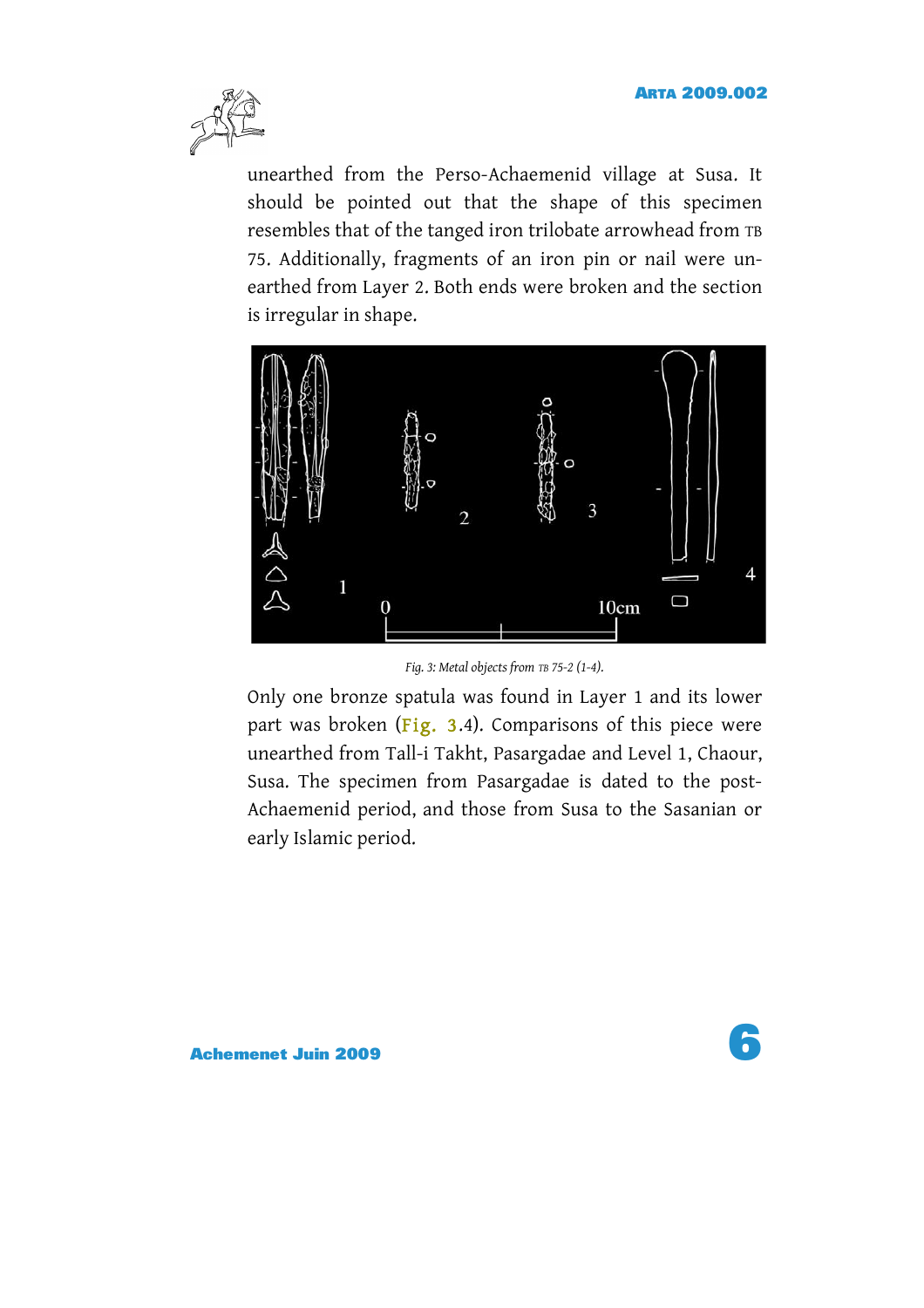

Pottery from the General Survey - The general survey results have been reported in chapter 11 of our final report.2 Some characteristic potsherds are shown here. Pithos rims have a flat end and horizontal grooves (Fig. 4.1-4). Some of them have incised decorations. A specimen with the same shape, reported at Tepe Suruvan<sup>3</sup> and Susa, has a similar paste to the materials from the general survey. The pithoi could therefore date to the late Achaemenid period.



*Fig. 4: Pottery from the general survey.*

<sup>2</sup> Tsuneki, A. and M. Zeidi, *Tang-e Bolaghi: The Iran-Japan Archaeological Project for the Sivand dam Salvage Area* (al-Shark 3), Tehran and Tsukuba 2008.